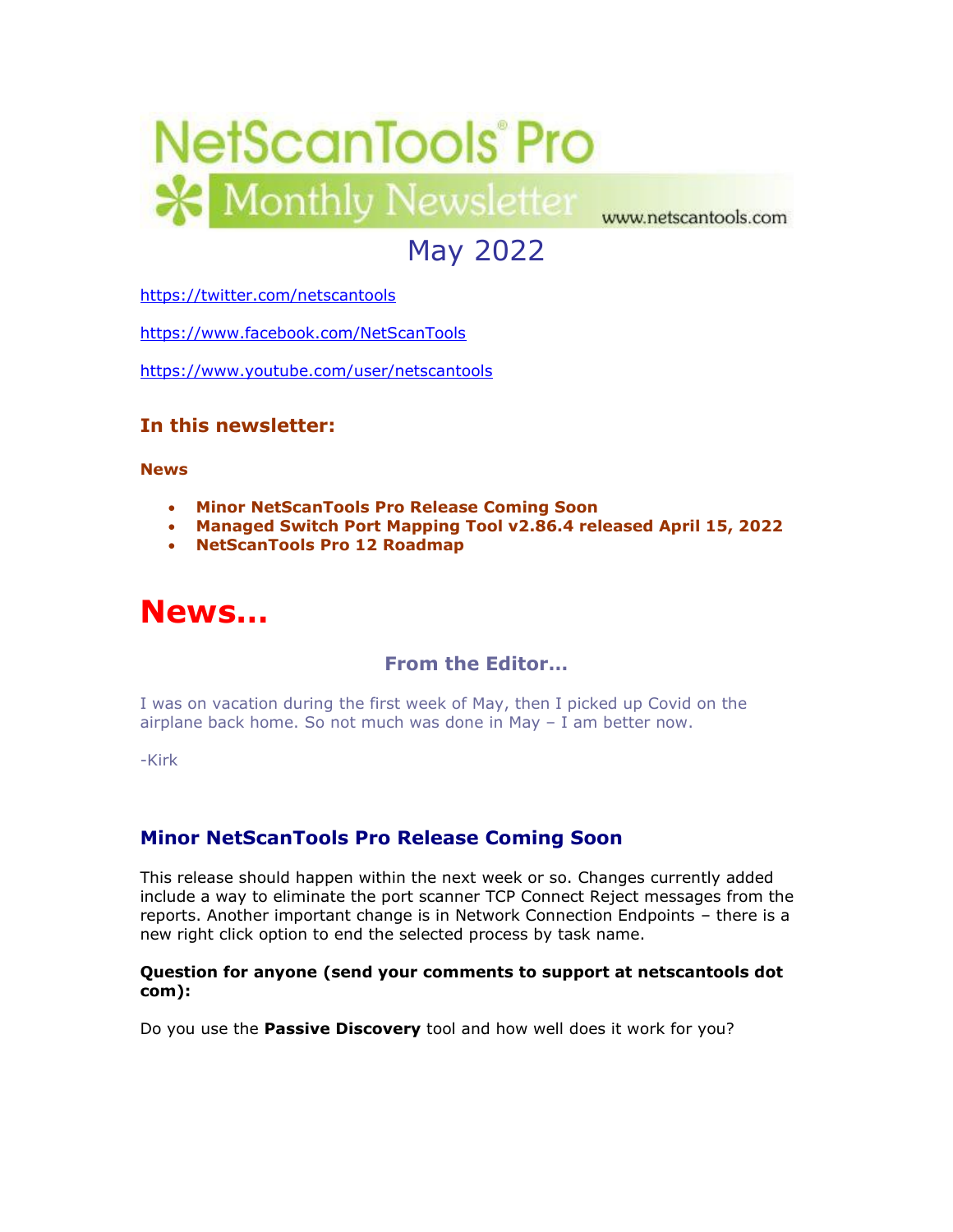# **Managed Switch Port Mapping Tool v2.86.4 released April 15, 2022**

This release directly addresses the Support Issue below which was also featured in our March newsletter. After installation (or upgrade) the software checks both the BulkReps value and the Timeout value. If either (or both) are found to be outside the currently recommended defaults, you are given the opportunity to change them to the defaults. In the case of BulkReps the original default was 32 for many releases and it was eventually reduced to 8. It was recently reduced to 4 which is the current default. BulkReps only applies to SNMPv2c and SNMPv3. It helps reduce the bandwidth of SNMP queries and responses by combining multiple responses into one per query. This is a big help when a table or other similar data is being retrieved. If BulkReps is zero then only one data point response per query is returned.

Timeout default was changed from 3 seconds to 5 seconds. This may help 'busier' switches have more time to respond to Switch Port Mapper queries. The only drawback is that if the switch has many 'timed out' responses to queries, it will take longer to complete the mapping.

If you have the 'installed' version, click on Help/Check for Update. Download and install the latest trial over your current version. If you have the USB version, click on Help/Check for Update to download the patch. Exit the software and run the patch.

Changes in this release:

-Added checking of current switch and other device SNMP communication settings. This test occurs only once right on start-up of a upgraded installation. Any instances of BulkReps (SNMP v2c/3) or Timeout values that are not in line with the current defaults are noted. The user is then prompted to optionally change the values to the new defaults.

-Updated MAC address/Manufacturer database.

-Updated SQLite to version 3.38.2

#### **NetScanTools Pro 12 Roadmap**

Once we get the Windows 11 development computer operational, work will begin on version 12. Changes we have in mind (updated with a possible list of tools):

- 1. Back when we changed from v10 to v11, several people told us they missed the tree format tool selector. The tree is coming back, with a twist – there will be a search bar at the top. For example, if you are looking for the ping based tools, you would type ping in the search box and all tools with 'ping' in the title would appear and the other tools would disappear.
- 2. **Some legacy tools are being considered for removal.** Current candidates: Cache Forensics/Protected Storage Viewer, Finger, Network Shares – SMB, OS Fingerprinting, RFC Reference Library, \*nix RPC Info, Simple Services, TTCP. Comments?
- 3. Some integrated tools may become 'launched' for easier maintenance (separate applications).